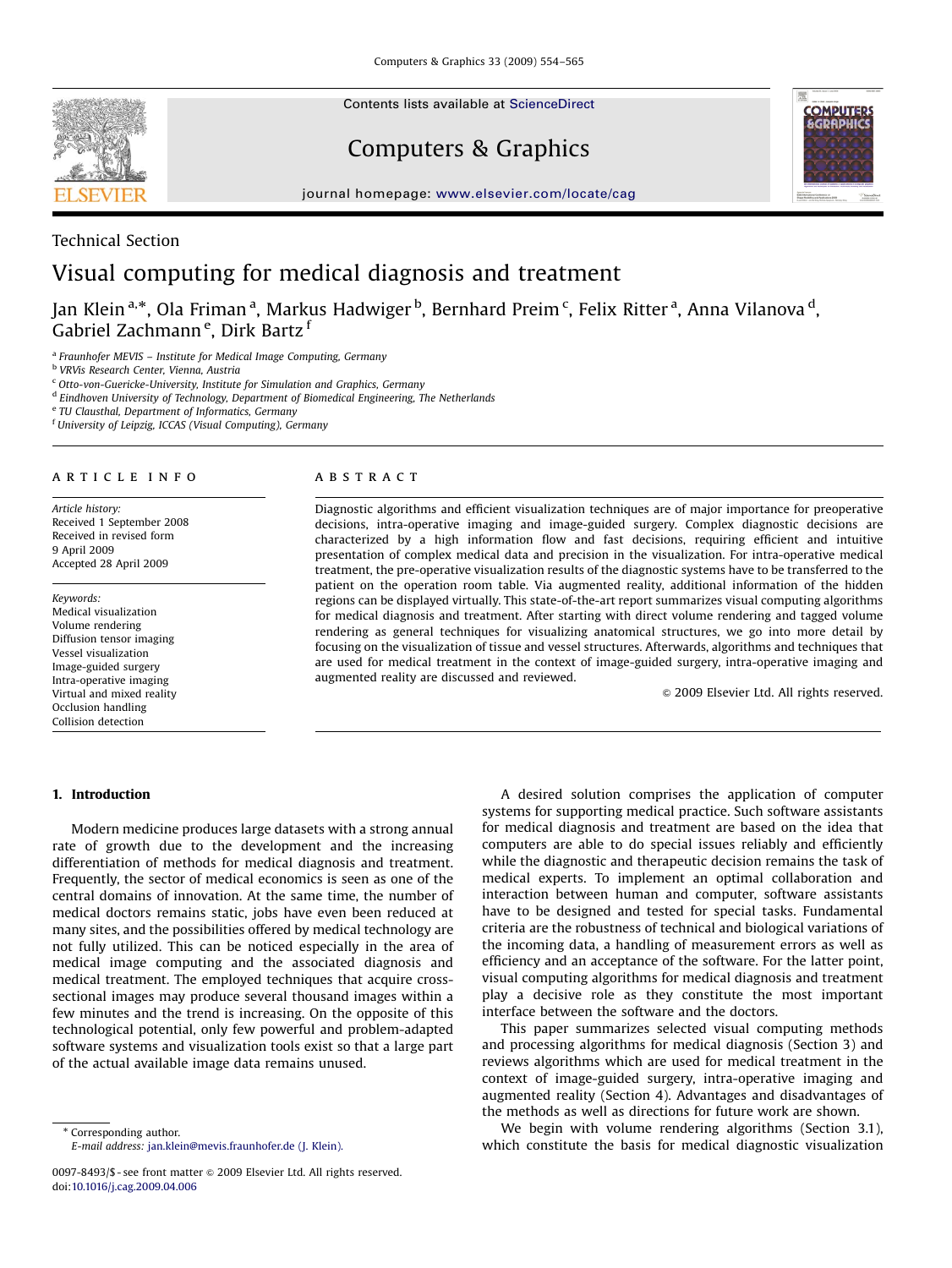### Table 1

A general overview of the presented techniques in our state-of-the-art report is given.

| Clinical task                                                               | Algorithm/technique                                              | Section     |
|-----------------------------------------------------------------------------|------------------------------------------------------------------|-------------|
| Image acquisition                                                           | CT, MRI, US                                                      | 2           |
| Visualization of scans in their<br>entirety                                 | Direct volume rendering                                          | 3.1         |
| Multi-modality rendering,<br>segmentation of different tissues<br>or organs | Tagged volume rendering                                          | 3.1         |
| Visualization of fibrous tissue                                             | Fiber tracking                                                   | 3.2         |
| Grouping of anatomically similar<br>structures                              | Clustering                                                       | 3.2         |
| Visualization of vessels                                                    | Model-based<br>reconstruction, implicit<br>visualization         | 3.3         |
| Associate preoperative data with<br>patient in operation room               | Tracking, registration<br>algorithms, intra-operative<br>imaging | 4.1, 4.2    |
| Medical simulations, training                                               | Virtual and mixed reality                                        | 4.3.4.4.4.5 |

systems. They offer overview presentations of scalar volumetric data from computed tomography (CT) or MR scans without prior segmentation of specific regions, organs or risk structures. In the context of volume rendering we consider the problem of interactive performance with very large medical data volumes as well as the problem of finding an appropriate transfer function that maps the scalar data values to optical properties.

Afterwards, the visualization of highly patient-specific, complex topology which are important risk structures for assessing operability is discussed. First, the visualization of fibrous tissue from complex tensor data will be explained (Section 3.2). The presented techniques range from simplification to scalar information, glyph visualization and the so-called fiber tracking. In addition, we also review fiber clustering methods that aim to extract structures with higher semantic meaning than a fiber or a tensor. Second, the reconstruction of vascular systems from scalar data is considered as an example (Section 3.3). In this context we focus on modeling to convey shape and topology.

In the second part of this paper we discuss and review algorithms and techniques that are used for medical treatment in the context of image-guided surgery, intra-operative imaging and augmented reality. The major issue here is how to associate the pre-operative datasets and diagnostic results (e.g., risk structures) with the patient on the operation table. We consider registration techniques, passive optical tracking, and electromagnetic field tracking, which have become more popular in the last few years (Section 4.1) as well as intra-operative imaging techniques (Section 4.2). Virtual and augmented reality methods which add useful context information from the reality are reviewed (Section 4.3) and we pay special attention to the inherent occlusion handling problem (Section 4.4). Collision detection algorithms are an essential component in image-guided surgery as well as in virtual and mixed reality applications. An overview of the wellproven techniques and of very promising new directions in that area is given in Section 4.5.

A general overview of the algorithms and methods presented in this state-of-the-art report is given in Table 1.

# 2. Medical data

Surgical intervention planning and clinical diagnostic systems benefit from the large variety of imaging modalities and visualization tools currently available. Before focusing on the visualization of anatomical structures in the next section, we give a short introduction to the three main imaging techniques which are currently available.

Computed tomography: The computed tomography technology, which reconstructs 3D image volumes of tissue density from X-ray projections taken in different orientations, is developing rapidly. The current trend is to use multiple X-ray sources and to broaden the X-ray detectors so as to shorten acquisition time and improve image quality. With current CT scanners one can, for example, acquire high resolution image volumes covering the entire human heart with voxel sizes below 0.5 mm in less than 100 ms, which makes CT very valuable in emergency situations.

Magnetic resonance imaging: Magnetic resonance imaging (MRI) scanners, which use static and time-varying magnetic fields for generating 3D volumes, also evolve at a fast pace toward stronger magnetic fields and improved hardware. While not quite delivering the same image resolution as CT, MRI is able to generate anatomical images with excellent contrast between soft tissue types, for example, between white and gray matter in the brain. Moreover, the flexible MRI technique is increasingly being used to depict functional information, such as cortical activation with functional MRI; blood flow with phase-contrast MRI generating  $3D + time$  velocity vector fields [\[1\]](#page-9-0); as well as specialized anatomical information such as fiber connections in the brain using diffusion tensor imaging (DTI) [\[2\].](#page-9-0) The main advantages of MRI are the high soft tissue contrast, the possibility to define oblique cut planes for the acquisition, and the fact that no ionizing radiation is used. In contrast to CT and ultrasound (US), MRI scanners and their operating costs are more expensive and the image acquisition process is longer.

Ultrasound imaging: The third major imaging modality is ultrasound, which uses echoes of high frequency sound waves to generate images. The main advantages of ultrasound are the small and cost-effective hardware and the real-time image acquisition rate which is an advantage for intra-operative solutions. Also the ultrasound technology is evolving toward 3D image acquisition. However, the quality and the resolution is generally not as good as in CT and MRI.

# 3. Visualization of anatomical structures

In computer-assisted medical diagnosis and treatment, the visualization of anatomical structures plays an important role. In this section, we describe visualization techniques that can be used for displaying overview representations as well as specific organs or tissue. We begin with volume rendering as a general method, followed by the visualization of tissue data by diffusion tensor imaging. Finally, we depict a very special problem, namely the visualization of vessels, in order to give an example for the visualization of highly patient-specific, complex topology.

#### 3.1. Volume rendering

Direct volume rendering (DVR) is the most common way of depicting scalar volumetric data such as CT or MR scans in their entirety, as opposed to extracting surfaces of objects of interest (e.g., bones, vessels), or looking at a series of individual slice images, which is still common in radiology. In contrast to viewing 2D slice images, looking at the whole 3D volume makes it considerably easier to perceive depth relations and follow structures that are not parallel to one of the image planes. An important example is the use of pre-operative planning in neurosurgery, where it is much more natural and accurate to plan the best and minimally invasive approach to a tumor in 3D. Another example where 3D visualization is essential is virtual endoscopy [\[3,4\]](#page-9-0).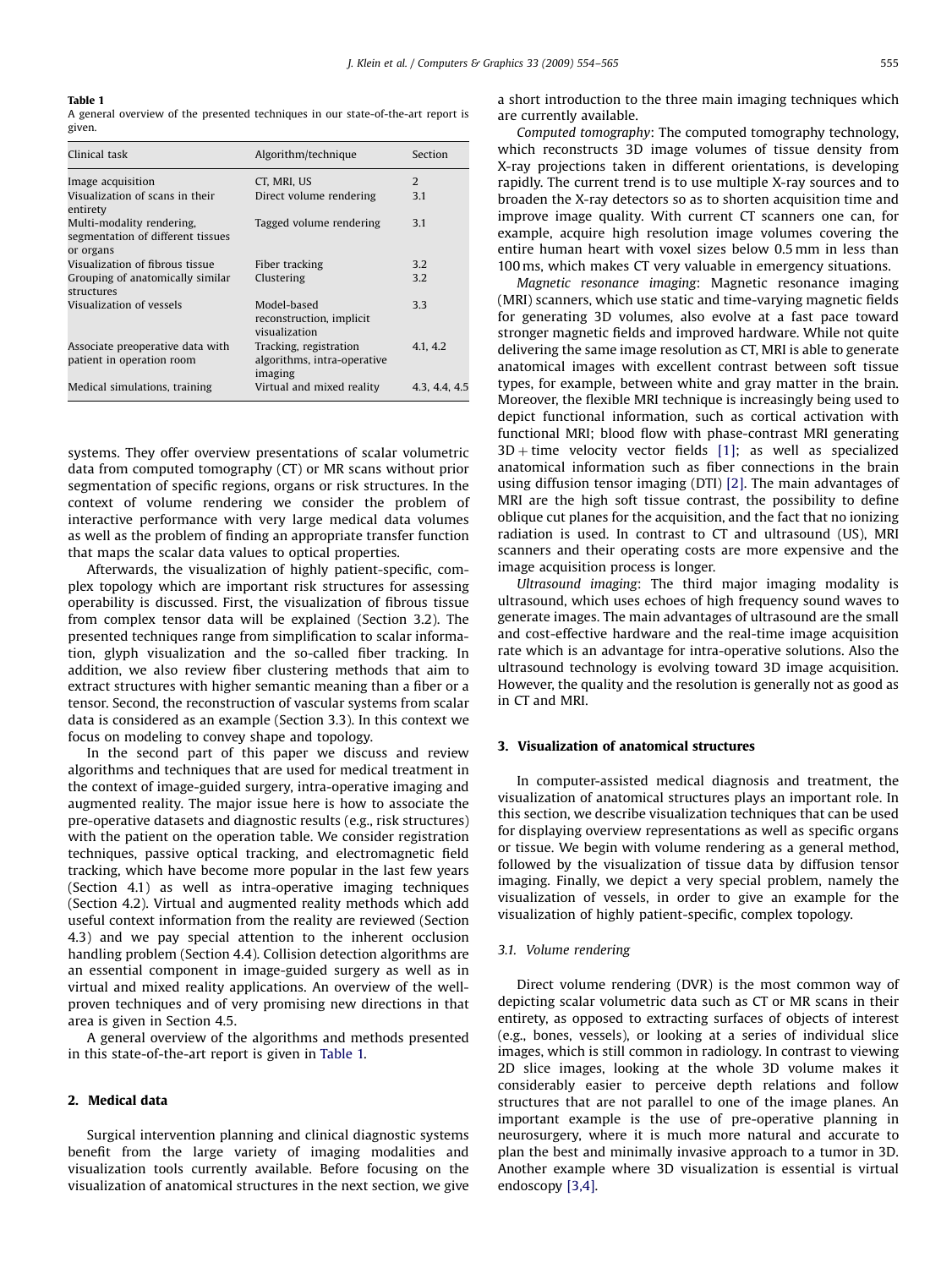For brevity, we review the basics of volume rendering and the most common practical approaches only briefly. For more details, we refer readers to the literature [\[6\]](#page-9-0). Essentially, in DVR the image volume is thought of as a collection of particles with certain physical properties that describe their interaction with light, e.g., absorption, emission, and scattering of light, which are subsumed in an optical model. To obtain an image of the entire volume, the volume rendering integral corresponding to a chosen optical model is solved along rays from the eye point through pixels of the output image plane. This integral is solved via discretization, where individual samples are taken, mapped to optical properties, and composited in order to obtain an approximate result of sufficient quality.

In the medical context, interactive performance is crucial, and the most common state-of-the-art method is to perform ray-casting on the GPU (graphics processing unit) [\[7–10\].](#page-9-0) Earlier GPU-based methods were based on texture slicing [\[11\].](#page-9-0) Alternative approaches are CPU-based ray-casting [\[12\]](#page-9-0), using dedicated hardware such as the VolumePro [\[13\]](#page-9-0), shear-warp [\[14\],](#page-9-0) or splatting [\[15\]](#page-10-0). The latter is especially suited to visualize sparsely populated volumes such as vasculature [\[16\].](#page-10-0)

A fundamental practical problem of medical volume rendering has always been the significant size of volume data, which is usually tackled via bricking approaches [\[17\]](#page-10-0). Bricking can also be used in conjunction with single-pass ray-casting in order to remove the per-brick setup overhead [\[18\].](#page-10-0) Recent GPU ray-casting implementations employing bricking are able to render volumes with several thousand slices at interactive rates [\[10\].](#page-9-0) It is also possible to use out-of-core approaches to avoid loading the entire volume into CPU memory [\[19\]](#page-10-0).

Current high-end GPUs are available with memory sizes from 512 MB to 4 GB, which enables rendering of relatively large volumes even without bricking. However, data sizes are growing constantly and it is important that the size of the volumes that can be rendered is not directly limited by the available amount of onboard memory. Naturally, memory requirements increase even



Fig. 1. In direct volume rendering (DVR), the transfer function maps the raw volume data to optical properties needed for image synthesis. Even a simple 1D transfer function allows for a lot of flexibility, from assigning varying amounts of transparency to certain structures (left), to essentially depicting isosurfaces without extracting geometry (right).

further when multiple imaging modalities are visualized concurrently, or the data are time-dependent and thus consist of one or multiple volumes per time step.

Interactive volume rendering has been restricted to orthogonal projection for a long time. However, recent advances in GPUbased ray-casting easily allow for perspective projections, which are especially important in virtual endoscopy [\[9\]](#page-9-0) that focuses on the virtual representation of minimally invasive procedures for training, planning, and diagnosis without an actual invasive intervention. In contrast to texture slicing, ray-casting also increases flexibility, for example, allowing adaptive sampling rates [\[20\].](#page-10-0) In general, it is also easier to implement [\[6\]](#page-9-0).

Incorporating ray-casting into an application for surgery planning and training provides more flexibility than extracting explicit geometry. For example, interactively changing the isovalue corresponding to the surface of the colon or a vessel in virtual endoscopy. For such applications, this can also include the display of segmented background objects [\[21\]](#page-10-0), or the use of full DVR behind the surface [\[9\]](#page-9-0).

Transfer functions: A major issue in DVR is how scalar data values are mapped to optical properties, which is commonly done via a global transfer function. In the simplest case, a transfer function is just a 1D table that maps density to color and opacity. Fig. 1 illustrates that this already enables a lot of flexibility, such as choosing from different semi-transparent depictions of multiple structures up to fully opaque results corresponding to isosurfaces. However, the specification of transfer functions is still a major hurdle for physicians, who are often overwhelmed by their complexity and the time required to specify them. Furthermore, many structures cannot be separated sufficiently with 1D transfer functions, and thus two or more dimensions are used [\[22,23\].](#page-10-0)

Recent advances such as semantic transfer functions [\[5,24\]](#page-9-0) can radically improve usability, and thereby increase the acceptance of volume rendering by medical doctors in the future. Fig. 2 shows visualizations generated using a semantic transfer function model that completely hides the underlying 2D transfer function domain from the user.

Another important issue is how to handle reliability or, vice versa, the uncertainty, which can be inherent in the visualization. A recent approach in the context of medical applications tackles this issue using probabilistic animation that results from applying a probabilistic transfer function [\[25\],](#page-10-0) which is an approach to visually convey the uncertainty in a tissue classification task. [Fig. 3](#page-3-0) shows two frames from an animation sequence using this approach, where a probabilistic transfer function steers the animation. The amount of time that the boundary of a given structure is shown in a given color corresponds to the probability with which the boundary is actually located where it is shown in the visualization.

Both incorporating domain knowledge and domain-specific conventions and metaphors, e.g., semantic approaches, as well as visualizing error and uncertainty have been identified as important research challenges for the future by the NIH-NSF Visualization Research Challenges Report [\[26\]](#page-10-0).



Fig. 2. Examples of a semantic transfer function model for CT angiography, with the anatomical structures brain, soft tissue, bone and vasculature [\[5\]](#page-9-0). Transfer functions are not specified directly, but via structures' names and visual attributes.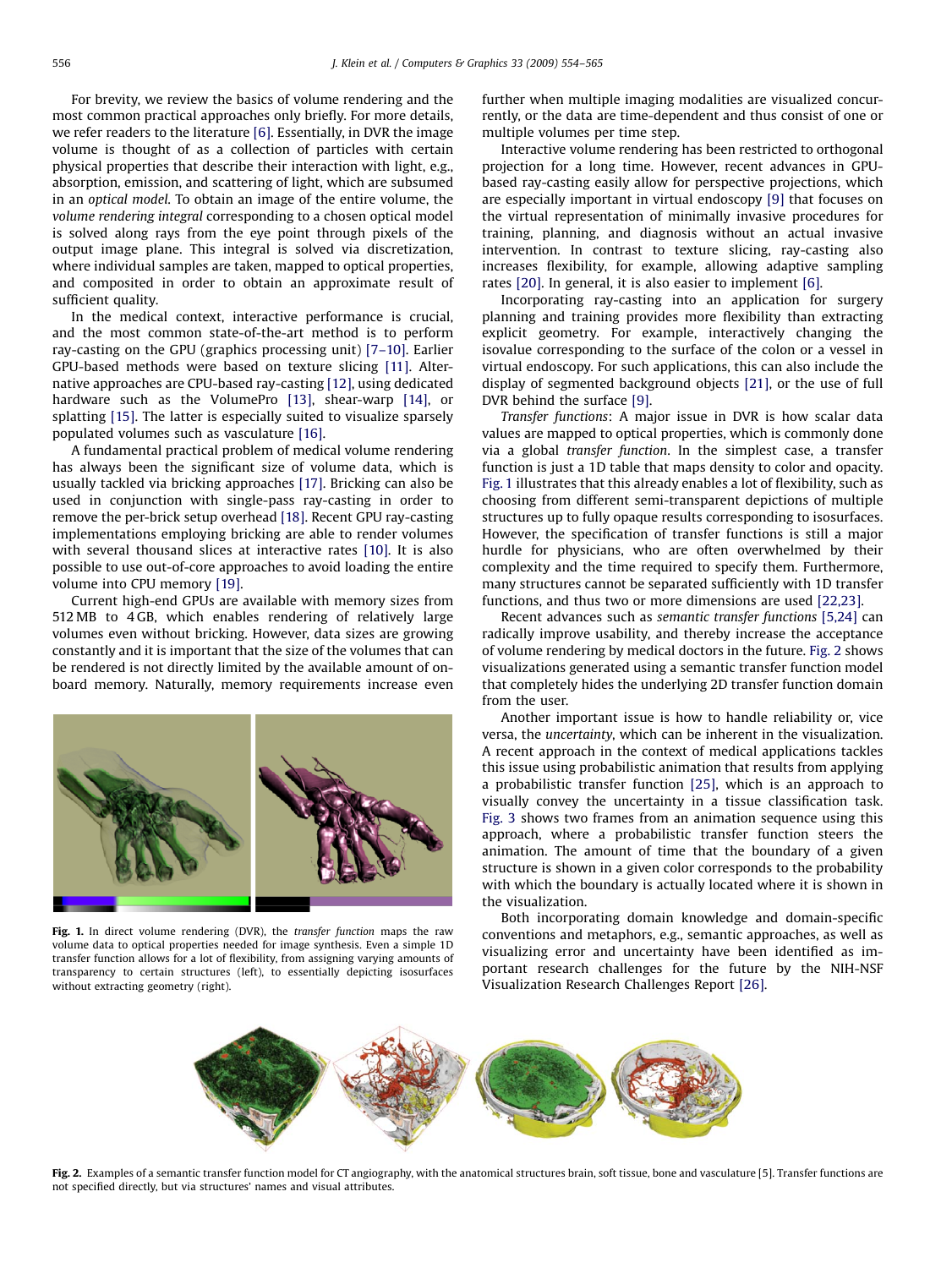<span id="page-3-0"></span>

Fig. 3. Two frames of a real-time animation sequence that conveys the uncertainty regarding the border between a cyst and a hemorrhage in an MR brain examination [\[25\].](#page-10-0)



Fig. 4. Planning of a right subfrontal approach for pituitary tumor resection [\[28\].](#page-10-0) (a) Skin incision, (b) operating microscope view, and (c) keyhole approach planning. Single-pass ray-casting can combine multiple modalities in real-time: MRI (skin and brain); CT (bone); MRA (vessels).

Tagged volume rendering: If a transfer function alone does not suffice in order to separate different objects (tissues, organs) of interest, segmentation becomes necessary, which incorporates spatial information into the volume rendering process by specifying to which object each voxel belongs. Segmentation information can be used to define per-object transfer functions or rendering modes [\[27\]](#page-10-0). This makes it significantly easier to specify transfer functions and thus visually discriminate different anatomical structures, because optical properties can be assigned to each segmented structure individually. Segmentation also provides a powerful basis for multi-volume rendering in which multiple modalities such as CT, MRI, fMRI, and PET are combined on a per-object basis. In this case, transfer functions can be assigned individually to each segmented structure in each modality [\[28\]](#page-10-0). Fig. 4 shows three stages of an application for the preoperative planning of a neurosurgical keyhole approach. As in the specification of transfer functions, uncertainty is also a very important topic in segmentation. If a segmentation approach not only determines the binary masks for each segmented object, but also determines the uncertainty associated with the segmentation, this information can be included in the visualization as well [\[29\].](#page-10-0)

One possibility to circumvent both, transfer function specification and segmentation, is to use opacity peeling [\[30\].](#page-10-0) This technique removes occluding parts of the volume in a viewdependent manner. However, opacity peeling can also be combined with the use of both transfer functions and segmentation, in order to combine their advantages. For example, opacity peeling achieves more accurate results when crucial structure boundaries are known or can be determined on-the-fly. An example of such an approach is skull peeling [\[28\]](#page-10-0), where the structures occluding the brain in an MR volume are peeled away by using a co-registered CT volume to detect the structure boundaries of the skull. In this case, the CT data are used for on-the-fly thresholding of the bone, which is used to steer the peeling of the MR volume. The result is an unoccluded view of the brain.

#### 3.2. Diffusion tensor imaging

Diffusion tensor imaging is a relatively new MR imaging modality that measures water diffusion in tissue [\[2\].](#page-9-0) The water molecules in tissue with an oriented structure, e.g., the white matter in the brain, tend to diffuse along these structures. The diffusion process is generally modeled by a Gaussian probability density function, or equivalently it is described by a second order tensor, i.e., a symmetric  $3 \times 3$  matrix whose eigenvalues are real and positive. It is assumed that the diffusion tensor reflects the underlying tissue structure; for example, the main eigenvector points out the main orientation.

Applications: DTI was initially developed for visualizing white matter in the brain but its use has since been extended to include, for example, tumor dissection [\[31,32\]](#page-10-0) and investigations of ischemic muscle tissue in the heart [\[33\]](#page-10-0). Specifically, after infarction the fiber structure of the heart muscle is remodeled to adapt to the new conditions. Changes in the fiber structure can be measured with DTI, with the aim of understanding why the fiber remodeling sometimes fails, leading to a collapse of the heart. Yet another interesting application is the use of DTI for preterm neonates or neonates who suffer from hypoxic ischemia [\[34\]](#page-10-0) (a disorder characterized by a reduction in oxygen supply (hypoxia) combined with reduced blood flow (ischemia) to the brain). Being able to detect possible damages in the brain at an early stage yields the possibility to initiate a therapy that ensures the best possible development of the child. For all these applications, advanced visualization plays a crucial role, as the raw DTI data acquired by the MR scanner do not lend itself to visual inspection.

Visualizing DTI tensors: The most common DTI visualization technique used in clinical environments is based on a scalar valued function of the tensor, i.e., the information in the six independent variables of the 3  $\times$  3 symmetric tensor is reduced to one scalar that represents some relevant characteristic, mainly the diffusion anisotropy which describes the direction preference of the diffusion process [\[35\]](#page-10-0). The resulting scalar data can be visualized using common scalar field visualization techniques; from 2D cutting plane color mappings to volume rendering or even surface information that may reveal anatomically relevant information [\[36\]](#page-10-0).

When visualizing intrinsic 6D data as scalars, information is inevitably lost. In case of diffusion tensors, diffusion shape and orientation cannot be conveyed in maps of diffusion anisotropy. Another group of techniques use glyph representations to visualize the tensor data, see [Fig. 5\(](#page-4-0)i). Several glyph shapes have been used, e.g., ellipsoids, cuboids, and superquadrics [\[37\].](#page-10-0) These methods are able to show the full tensor data without any information reduction. However, the clinical value of this visualization technique remains an open question as a human may have difficulties perceiving relevant information. Although techniques have been proposed to improve the perception by optimizing the placement of glyphs [\[38\],](#page-10-0) cluttering is still a problem.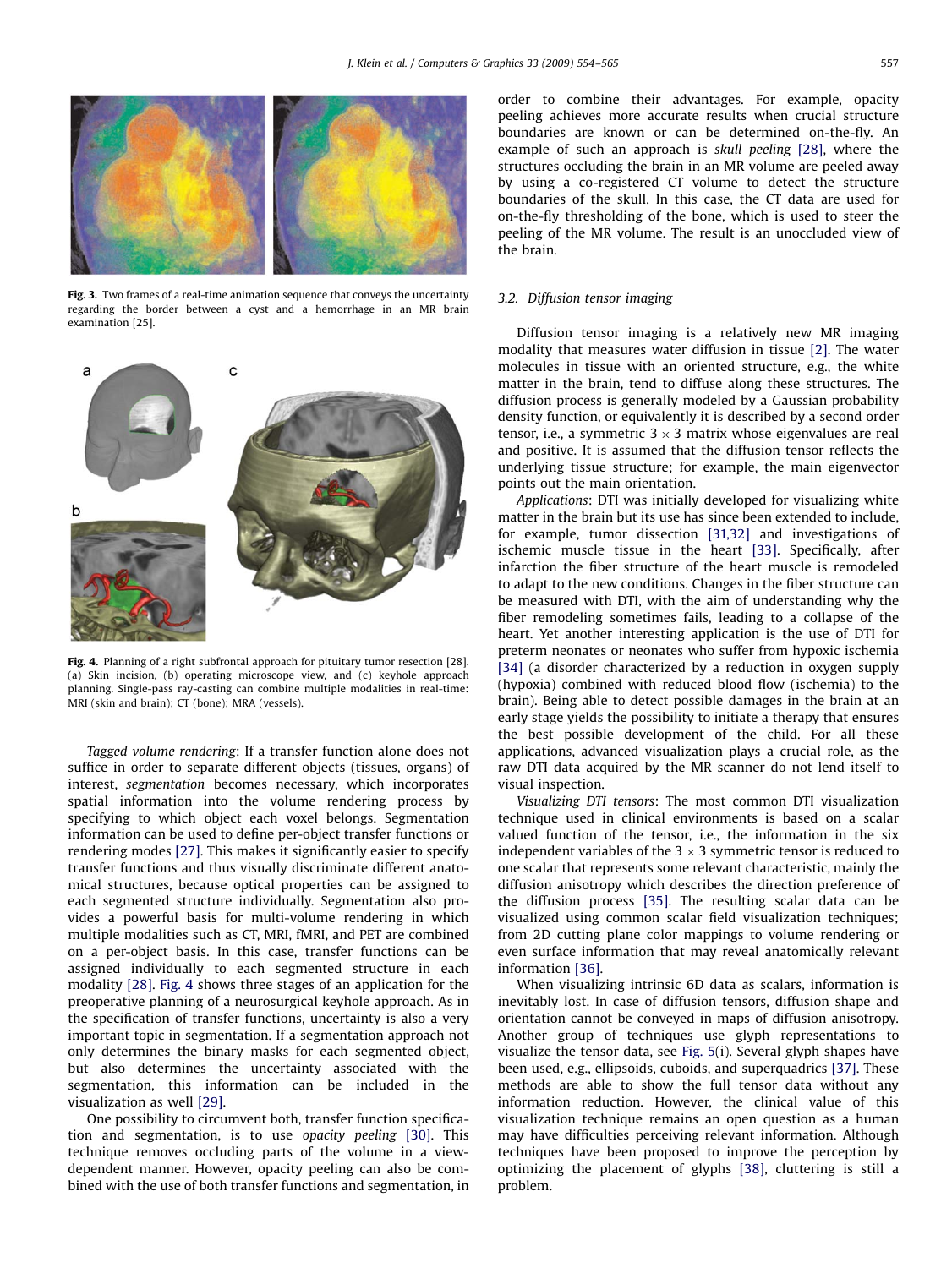<span id="page-4-0"></span>

**Fig. 5.** Different visualizations of a healthy mouse heart dataset with resolution  $128 \times 128 \times 64$ : (i) superquadrics glyph in a region of the heart using hue color coding of the helix angle. (ii) Limited length fiber tracks obtained with seeding in a radial line. It shows the local helix form. (iii) Fiber tracking with region seeding. Fibers are shown as tubes and color coded according to main eigenvector. Cross sections showing hue color map of the fractional anisotropy. (iv) Fiber tracking with full volume seeding and using illuminated streamlines.



Fig. 6. Fiber tracking techniques determine the fibrous tissue structure from diffusion tensor information. Left: whole-brain fiber tracking result; right: fibers

Fiber tracking: Fiber tracking techniques aim at reconstructing the fibrous tissue structure from the diffusion tensor information, see Fig. 6. The advantage of these methods is that the result is analogous to what the physicians or radiologists are expecting and an extensive amount of research has therefore been focused on this reconstruction [\[39–41\].](#page-10-0) Using streamline algorithms, the tensor field is reduced to a vector field consisting of the main eigenvectors of the tensors. This vector field can then be visualized using common techniques in flow visualization. An extension to streamlines are streamsurfaces, where a surface represented by the two main eigenvectors is reconstructed in areas of planar anisotropy [\[42,43\].](#page-10-0) The disadvantage of the streamline methods is that they do not make full use of tensor information, and thresholds based on anisotropy indices are required to define when the main eigenvector is valid. Another disadvantage is that the results are dependent on the seeding strategy for the streamlines. Often the seeding regions are defined subjectively by the user and relevant information can be missed with unfortunately chosen seed points.

Probabilistic tracking methods aim at visualizing the uncertainty present in DTI data by incorporating models of the acquisition process and noise [\[44–46\]](#page-10-0). The uncertainty is assessed by tracking many possible paths originating from a single seed point and in this process taking the tensor uncertainty into account. Based on the tracked paths, the maps of connectivity probabilities are produced, see Fig. 7. Such maps may be used to delineate risk structures for pre-surgical planning.

Fiber clustering: In practice, the interesting structures are not individual fibers, which in any case are impossible to reconstruct, since the DTI resolution is much lower than the diameter of the



going through yellow sphere can be displayed in real-time. Fig. 7. Brain connectivity maps generated by tracking a large number of traces from the points indicated by the arrows. Such maps can be used to delineate risk structures, in this case the corpus callosum in the brain. The white arrows indicate the seed points used for starting the tracking.

individual fibers. Instead, the interesting structures are anatomical meaningful bundles that are formed by fibers. Furthermore, it is interesting to compare individuals or groups of individuals, e.g., patients and normal controls, and quantify similarities and differences.

Fiber clustering algorithms [\[47–49\]](#page-10-0) have been developed to group anatomically similar or related fibers into bundles (see [Fig. 8\(](#page-5-0)ii) and (iii)). As no user interaction is needed, undesirable bias is excluded. One of the main questions in several of these algorithms is to decide when the two fibers are to be considered similar or related, forming a bundle. Different distance/similarity measures between fibers are employed (e.g., Hausdorf distance, mean distance [\[49\]](#page-10-0)).

#### 3.3. Visualization of vessels

Knowing the branching pattern and topology of vascular structures is crucial for planning and performing surgery. 3D visualizations of vascular structures that convey the location, properties, spatial distances, and functional relationships of vessels to other relevant anatomic structures have been a frequent request by surgeons. Such visualizations should mainly work with CT images due to the better resolution compared to MR data. Ideally, the visualization should be static, yet providing all necessary morphological and spatial information in one single picture. The perception of spatial distances, however, becomes demanding when viewing a static, monoscopic projection of a 3D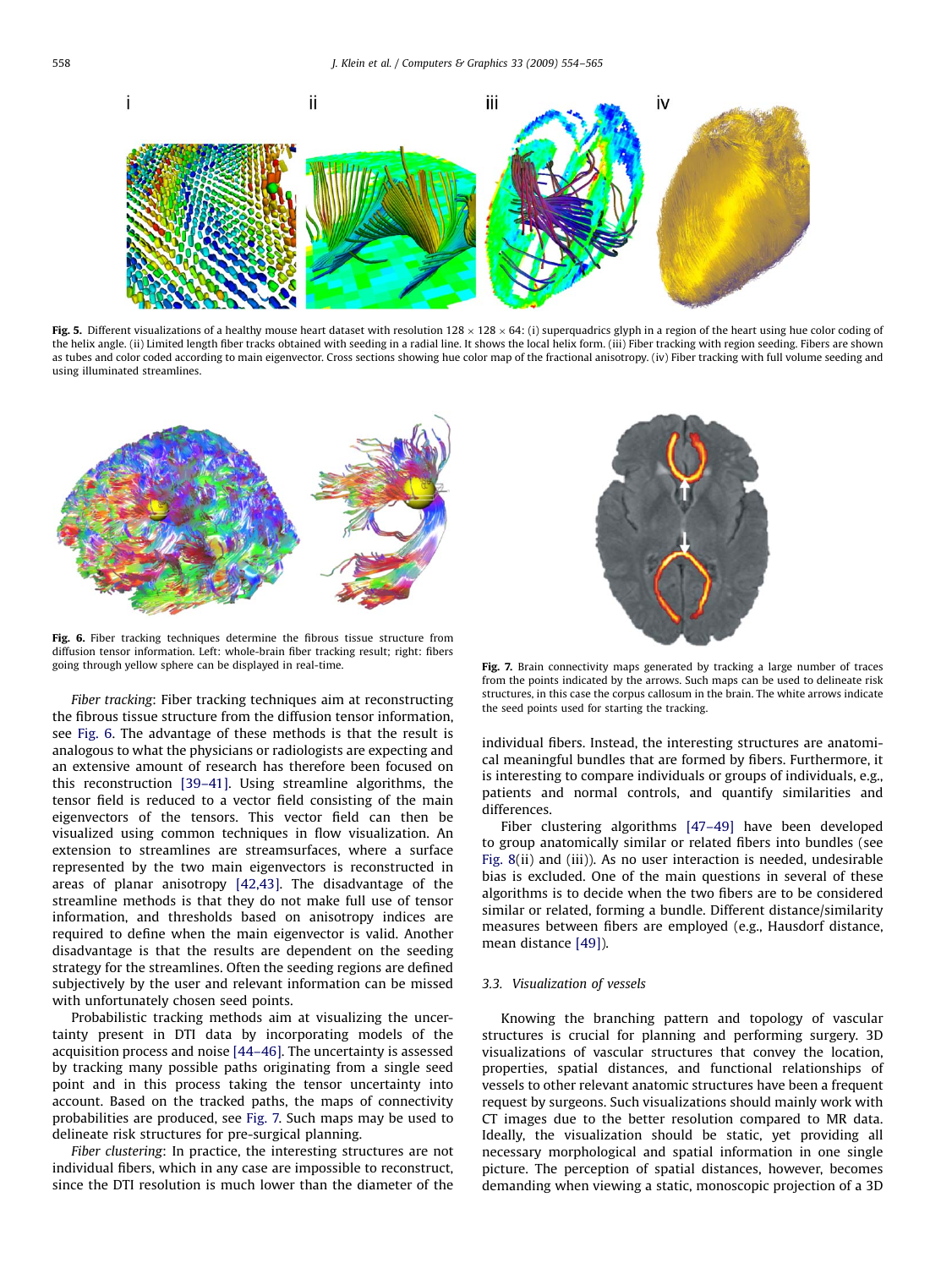<span id="page-5-0"></span>

Fig. 8. The visualization of clustered fiber tracts improves the perception and allows for a better interaction with the data, e.g., single bundles can be selected for quantification processes (cc = corpus callosum, slf = superior longitudinal fasciculus, cb = cingulum bundle, ilf = inferior longitudinal fasciculus, cst = corticospinal tract,  $fx = \text{fornix}, uf = \text{uncinate faciculus}.$ 



Fig. 9. Examples of vascular illustrations enhancing perception of properties important in surgery. Left and right image: hatching indicates curvature and distances; middle image: textures indicate distances to a lesion (orange).

visualization. This is especially true for complex vascular systems that may consist of multiple interweaved tree-like structures such as the vascular systems of the liver (portal vein, liver artery, hepatic veins, and biliary ducts). The effectiveness and lucidity of the visualization highly depend on the accentuation of spatial depth as well as the perceptive separation of important, individual properties. Algorithms aiming at improving spatial perception, particularly depth perception, and at communicating important vascular properties by using and extending illustrative visualization techniques have been proposed in Ritter et al. [\[50\],](#page-10-0) see Fig. 9.

Conventional visualization techniques: For the diagnosis of vascular diseases, visualization techniques, such as direct volume rendering, maximum intensity projection and isosurface rendering, are employed. With these methods, the underlying image data are faithfully represented [\[51\].](#page-10-0) However, artifacts due to inhomogeneity of contrast agent distribution and aliasing problems due to the limited spatial resolution may hamper the interpretation of spatial relations. Direct volume rendering of segmented vascular structures is feasible and may be used to emphasize specific features of the vessel wall, such as plaques [\[52\]](#page-10-0). Therefore, explicit surface reconstructions of vascular structures are often preferred for surgical therapy planning and intra-operative visualization, where the interpretation of vascular connectivity and topology is more important than the visualization of vascular diseases [\[53\].](#page-10-0)

Model-based reconstruction: The idea of model-based reconstruction aims at improving the reconstruction of vascular connectivity. Other reconstruction methods use the skeleton of a vascular tree and the local radius information as input. Assuming a circular cross section, surfaces of vascular trees are either explicitly constructed or created by means of an implicit description. Among the explicit methods, graphics primitives

such as cylinders [\[54\]](#page-10-0) and truncated cones [\[55\]](#page-10-0) have been employed. These primitives are fitted along the cylinder and scaled according to the local diameter of vascular structures. Since skeletonization algorithms generally produce centerlines connecting voxel centers, the visual quality may be improved by smoothing the vessel skeleton, e.g., with a binomial filter [\[55\]](#page-10-0). A general problem of these methods is discontinuities at branching points. To overcome such problems, smooth transitions can be modeled by freeform surfaces [\[56\].](#page-10-0) The most advanced explicit reconstruction technique is based on subdivision surfaces [\[57\]](#page-10-0). An initial base mesh is constructed along the vessel centerline. The base mesh consists of quadrilateral patches and can be subdivided and refined according to the Catmull–Clark scheme.

Implicit visualization of vascular structures: Implicit modeling, as a special variant of model-based reconstruction, is used to obtain smooth shapes. A special variant, convolution surfaces, can be used to represent skeletal structures [\[58\].](#page-10-0) With careful selection of a convolution filter, this concept can accurately represent the local diameter of vascular structures [\[59\]](#page-10-0). The implicit surface description has to be polygonized, e.g., with a variant of Bloomenthal's polygonizer. The accuracy of this polygonization can be adjusted to either focus on speed or accuracy. In an evaluation with 12 medical doctors, it was shown that the improved visual quality improves the acceptance of 3D visualizations of vascular structures. A comprehensive survey of methods for vessel analysis and visualization can be found in Bühler et al. [\[60\].](#page-10-0)

# 4. Visual computing for medical treatment and simulation

A classic vision in surgery is to provide the surgeon with an "X-ray view" with which interior regions of the body that are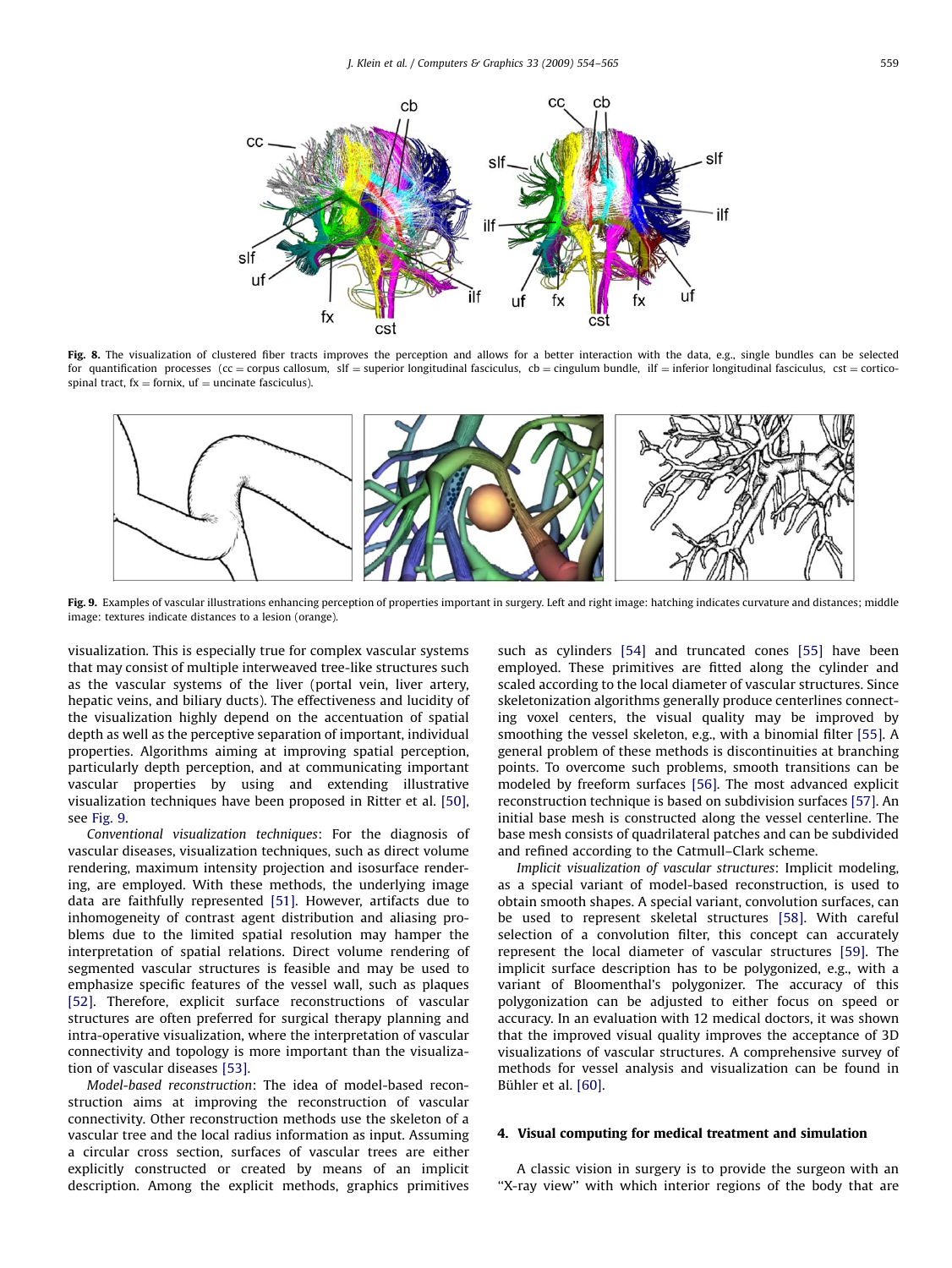hidden behind other organs are visualized. Virtual reality—or actually augmented or mixed reality—techniques are addressing this by enriching (''augmenting'') the view of the patient with virtual information of the hidden regions. Of particular interest are the regions or organs that are classified as risk structures, like vascular structures (Section 3.3) or white matter fiber tracts (Section 3.2), because they are vital and must not be damaged during the surgical intervention.

#### 4.1. Image-guided surgery

Information of risk structures of interest can be acquired by a pre-operative scan of the patient, typically done with a CT or MRI scanner. While this is already a common practice in diagnosis and surgery planning (see Section 3.2), the major issue here is how to relate the pre-operative dataset(s) with the patient on the operation room (OR) table. The solution for this problem is to register the dataset to the patient, or actually the OR table to which the patient is fixed. This process requires the association of landmarks visible in the dataset and on the patient. While a minimum of four such associations is needed, typically six or more associations are established to improve accuracy and stability of the registration. Unfortunately, anatomical landmarks can vary significantly and are sometimes very difficult to identify. Instead, artificial markers, fiducials—which are easy to locate in the dataset and on the patient—are attached to the patient before the pre-operative scan.

After establishing the geometric transformation between the dataset and OR table, the virtual data from the dataset can be related to the patient, provided that the patient is not moved independently from the OR table.

Tracking: The position and orientation (or pose) of the OR table is measured based on a reference array—which is a defined, identifiable object—that in turn is measured by a tracking system. While a number of different methods are conceivable, passive or active optical tracking based on light sources and cameras is the current, most widely used technique. For passive tracking, one (or more) infrared light sources emit infrared light that is reflected by spherical markers of the reference array and again captured by two cameras mounted in a fixed geometric relationship. In contrast, active tracking uses several LED light sources that are directly identified by the cameras. While the former concept does not require an active control or energy supply, the latter requires batteries—which at latest need to be replaced after each intervention—and cable- or wireless-based control. In turn, the higher grade of control for active tracking allows more flexibility (active on/off switching of the LEDs) and hence somewhat better accuracy in certain situations. Once the markers have been identified, their positions are computed by triangulating the information of the image position of the marker by both cameras. To also compute the orientation of the reference array, a minimum of three markers in a constant geometric relationship is needed. Since the cameras measure projections of the markers, the accuracy of the computed position depends on the geometric arrangement of the markers; the further from linear dependence they are, the better.

Pointers, endoscopes, probes and other tools are tracked through another marker array (instrument array) by the tracking system, see Fig. 10. Different geometric configurations (number of markers, distance and angles between the markers) identify each tool.

Alternatively to optical tracking, electro-magnetic field tracking is also becoming increasingly popular. Electro-magnetic tracking has clear advantages, in that it does not require a static relationship between tooltip and reference markers and also does

nce arra trument a

Fig. 10. Tracking of a surgical screw driver through an instrument array. Image is courtesy of Jürgen Hoffmann, Universität Tübingen.

not need optical visibility of the markers. The disadvantage is that it is subject to various electro-magnetic field measuring artifacts, when ferromagnetic or metal objects are introduced into the magnetic field. More details can be found in Preim and Bartz [\[61\].](#page-10-0)

In surgery, the combined system of marker/sensor arrays and tracking system is called an intra-operative navigation system and largely defines the field of image-guided surgery.

Unfortunately, a number of caveats come with the electromagnetic tracking approach. First, the accuracy largely depends on the accuracy of the registration procedure. An inaccurate registration will lead to an insufficient overlap between dataset and patient. Second, several environmental factors may introduce measurement inaccuracies, which reduce the tracking quality. In particular optical tracking is sensitive to scattered infrared light from day light or physical deformations of the camera array during the warm-up. Finally, the whole procedure builds on the assumption that the patient has not changed significantly since the pre-operative scan. If this assumption is not sufficiently correct, the whole registration procedure becomes dramatically more complex, because the body changes induce deformations of the datasets, possibly down to every voxel. Therefore, this situation requires elastic (non-rigid) registration with computational costs that are currently prohibitive for the surgical routine.<sup>1</sup> An overview of different registration techniques (rigid and nonrigid), can be found in Maintz and Viergever [\[62\].](#page-10-0)

### 4.2. Intra-operative imaging

An alternative to advanced registration approaches, intraoperative imaging re-scans the patient on the OR table. An example where this alternative is typically chosen is in brain surgery, where changes of pressure in the head after opening of the skull and of the dura (the leather-like hard skin of the brain) lead to position and shape changes of the brain. The so-called brain shift becomes even stronger after the (surgical) removal of tissue (e.g., tumor tissue) from the brain. The downside is that intra-operative scanning is a complex issue and typically requires a compromise on either image quality or costs. Intra-operative

<sup>&</sup>lt;sup>1</sup> Next to the computational costs, elastic registration also gives rise to questions how accurately the details of a deformed dataset represents the reality.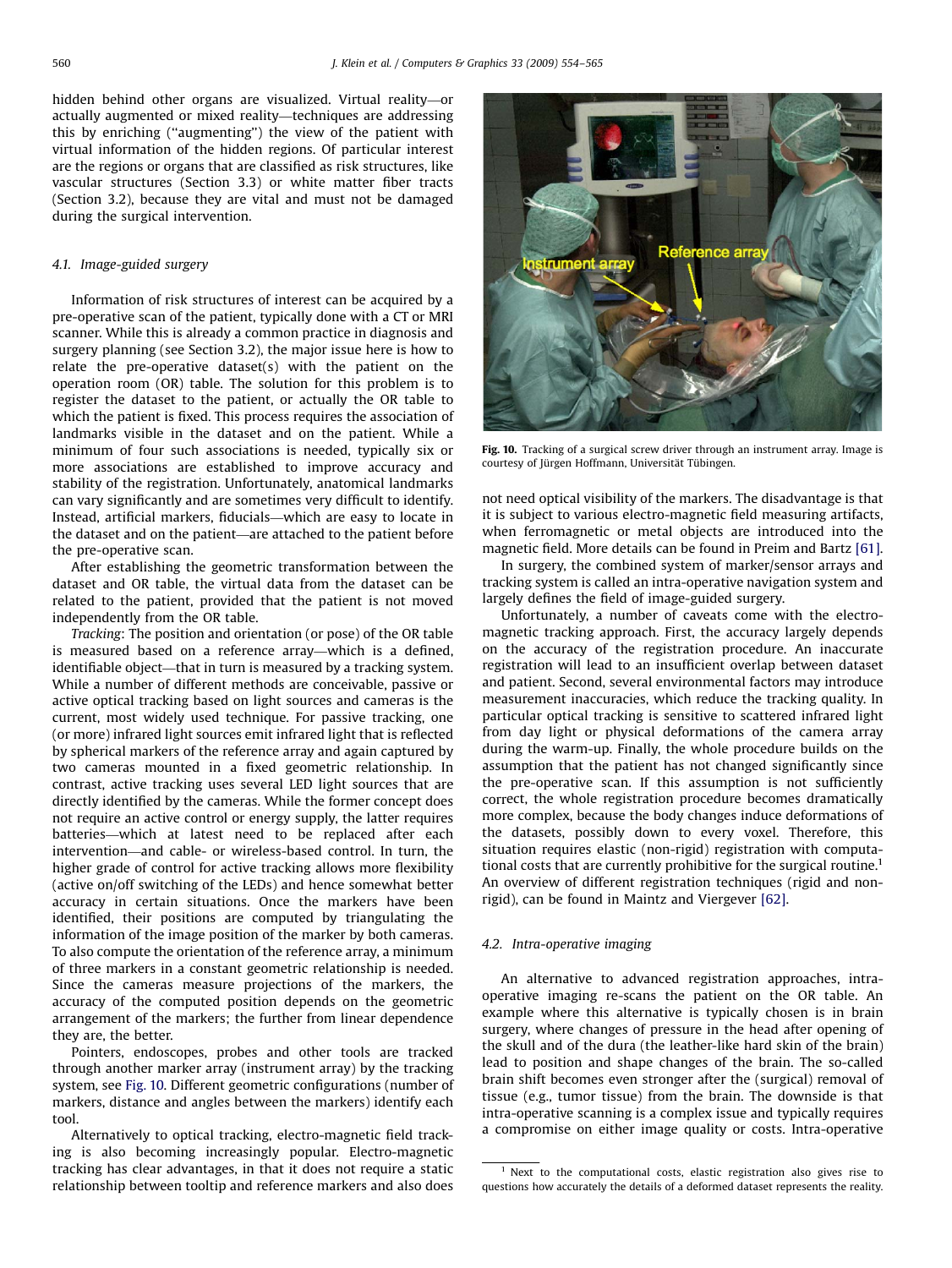scanners must generally be more mobile and less complex than pre-operative scanners or other restrictions apply which leads to a lower image quality. For example, intra-operative MRI scanners are used to provide access for the surgeons to the patient, hence the name open MR has been established [\[63\].](#page-10-0) Technical boundary conditions unfortunately only allow a weaker magnetic field, meaning a lower image quality. Recently, full field MRI scanners were introduced into the OR, providing an image quality comparable to regular pre-operative scanners [\[64\]](#page-10-0). Unfortunately, intra-operative full field MRI requires numerous changes to the OR, making it an expensive alternative.

Intra-operative ultrasound is well established and a costefficient scanning method, where a tracked ultrasound probe acquires 2D or 3D data in real-time. In many situations, it can be used as a valuable tool [\[65–68\]](#page-10-0). Alternatively, calibrated and tracked intra-operative X-ray systems are an option proposed by Navab et al. [\[69\]](#page-10-0).

#### 4.3. Virtual and mixed reality

Virtual reality simulates the interaction with virtual objects, which—as the name suggests—do not physically exist. With such medical simulations, surgeons can try out different approaches without exposing the patient to any risks. These simulations are adaptable to a wide range of clinical situations [\[70\]](#page-10-0). A specific virtual reality application in medicine is virtual endoscopy, where a virtual camera inspects body cavities in a representation acquired by a CT or MRI scanner, see Fig. 11. Since a previous survey report has already focused on virtual endoscopy [\[3\],](#page-9-0) we just direct the interested user to that paper.

In contrast, virtual objects are added to a representation of reality in a mixed (augmented) reality system, whereas reality is captured either by an optical see-through display, e.g., a headmounted display (HMD) [\[71,72\]](#page-10-0) or a semi-transparent display [\[73\]](#page-11-0), or by a video see-through display [\[74\]](#page-11-0). Optical see-through approaches represent the reality by direct viewing through (semi- )transparent glasses. Subsequently, the virtual objects are projected onto the glasses. While this approach has the advantage of no or little additional processing, it only provides a limited visual quality, since the reality is attenuated by the glass. In contrast,



Fig. 11. Multimodal representation of cerebral ventricular system (3rd ventricle) and local vascular architecture from two registered MRI datasets, from an endoscopic point of view. The blue ellipsoid indicates the arterial circle of Willis near the base of the skull, where left and right internal carotid arteries branch to the middle and anterior cerebral arteries. This area indicates the target for certain endoscope interventions to treat a hydrocephalus (ventriculostomy), where a new drain of the ventricular system is realized.

video see-through uses a camera to acquire the reality and embeds the virtual information in a post-processing step. This gives a better visual quality but higher processing costs.

Overall, HMDs are not well accepted in a clinical environment, which is mostly due to the limited optical possibilities (field of view, resolution) and the ergonomic deficiencies of wearing obstructing eye glasses or even more cumbersome helmets. The tracked semi-transparent MEDARPA display [\[73\]](#page-11-0) is mounted on a swivel arm, and it is moved over the intervention site, where reality is seen through the display, and virtuality is displayed on the display. It provides good hand–eye coordination, similar to a HMD, but does not require a display immediately in front of the eyes. However, the attenuation due to the semi-transparency of the display reduces the brightness and contrast, and hence significantly reduces visibility. A standard display used by Fischer et al. [\[74\]](#page-11-0) provides a good visual representation, but not a good hand–eye coordination, since the display is not positioned between the eyes of the surgeon and the intervention site. However, this system is designed for endoscopic representations, where the physician is used to look at a display instead of at the immediate intervention site. A different projection-only concept was proposed by Hoppe et al. [\[75\]](#page-11-0) and later by Ritter et al. [\[76\]](#page-11-0) where the virtual information is projected directly onto the organ during open surgery. However, the organ surface is not well suited as a projection screen; hence the visual quality remains quite low. In the following, we limit ourselves to video see-through, but the issues and solutions are similar for optical see-through. A survey on this discussion can be found in Azuma [\[77\].](#page-11-0)

In order to combine the reality captured by the video camera and the virtuality, tracked by the tracking system, the video camera must be calibrated or registered to the tracking system, so that the video stream can be aligned with the patient dataset (extrinsic calibration). Typically, a specific pattern is used, which can be identified by the video software, like the video tracing system ARToolkit [\[78\].](#page-11-0) If the pattern is also registered/calibrated to the tracking system, the video image of the camera can be matched with the virtual information tracked by the tracking system. If the video camera is moved during the intervention, we also need to attach tracking markers of the tracking system to the camera body, so that the movement of the video camera can be tracked. Furthermore, if a video camera with non-standard optics is used, the optical system must be calibrated (intrinsic calibration) [\[79\].](#page-11-0) In an OR setting, additional tracking systems are not practical due to the additional setup costs. If a data interface to download the current tracking data is provided, this system can be used as tracking system [\[74\].](#page-11-0)

A different issue of the use of mixed or augmented reality for medical applications is the depth perception. Johnson et al. [\[80\]](#page-11-0) pointed out the problem of correct depth perception for transparent surface rendering in stereoscopic mixed reality of the optical see-through MAGI system [\[81\]](#page-11-0). A more recent discussion of this issue using different rendering alternatives was also provided by Sielhorst et al. [\[82\].](#page-11-0) Correct depth perception depends on many depth cues, such as motion parallax, relative size, perceptive distortions, illumination, shading, and occlusion. Even if a correct registration of the virtual information is provided, incorrect cues may seriously disturb the correct depth perception. One important cue is occlusion; if a virtual object that is located behind a real object is rendered on top of it, the depth perception is affected. Occlusion was one of the depth cues that was violated in the application examined by Johnson et al. [\[80\].](#page-11-0) The issue was aggravated by the use of transparent surfaces, which are known to reduce correct depth perception [\[83\]](#page-11-0). Solutions for the occlusion problem are discussed in the next section. A more detailed discussion of the role of perception for computer graphics can be found in a recent state-of-the-art report [\[84\].](#page-11-0)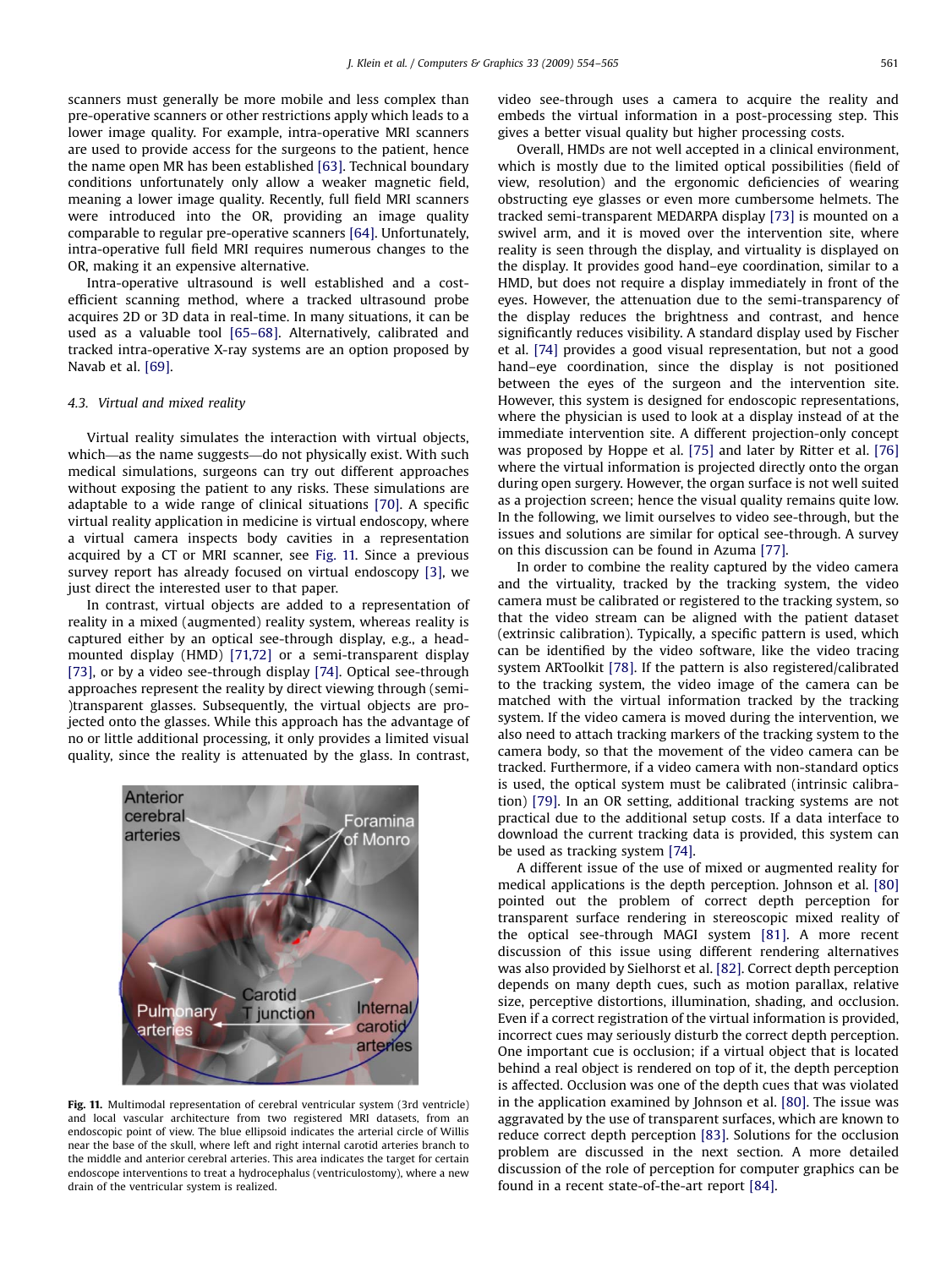

Fig. 12. Mixed reality display for a patient skull phantom without and with correct occlusion of reality. Left: the pointer tool vanishes behind the skull model, but its virtual representation is still rendered in front of the skull. Middle: a virtual representation of a tumor (red) is augmented in the camera image without considering occlusion. The virtual representation of the instrument (yellow) is augmented taking into account occlusion information. Right: the occlusion information is correctly computed also for complex situations, where the cheek bone occludes the instrument. Images are courtesy of Jan Fischer, University of Tubingen.

Approaches in a less clinical, more technical environment are described for ultrasound guided needle biopsy in classic papers of Bajura et al. [\[85\]](#page-11-0) and State et al. [\[86\]](#page-11-0). Specifically mixed reality systems for liver surgery are discussed in Scheuering et al. [\[87\],](#page-11-0) Olbrich et al. [\[88\]](#page-11-0), and Lange et al. [\[89\],](#page-11-0) and mixed reality endoscopy systems in Dey et al. [\[90\].](#page-11-0) Other approaches suggested another mixed reality endoscope system for the port placement for a surgical telemanipulator system [\[91\]](#page-11-0) and a mixed reality microscope [\[81\].](#page-11-0)

### 4.4. Occlusion handling

A different issue of mixed reality is known as the occlusion problem. This problem is based on the 3D nature of virtual objects and the lack of 3D information in the camera video stream. 3D objects can only be drawn over the camera video stream, resulting in incorrect depth sorting of 3D objects in the mixed stream. If the virtual object moves behind a real object in the camera stream, it will still be drawn on top of it, disturbing the immersion of the user (Fig. 12, left).

Different approaches have been proposed to address this problem. Breen et al. suggested the manual creation of geometric models of real scene objects to generate the missing 3D information [\[92\]](#page-11-0). This geometry is then used as phantom geometry to set the depth buffer for the subsequent rendering of the virtual objects. While this approach works quite well in static scenes, it involves a massive modeling effort for complex environments. This approach was later extended for the occlusion handling of an avatar representing a user [\[93\].](#page-11-0) More recently, a scenario for medical mixed reality has been described, in which the patient phantom geometry was extracted from volumetric datasets of the patients measured by a CT or MRI scan [\[94\].](#page-11-0) In this case, however, the high complexity of 3D models extracted from a volume dataset requires the simplification of the models to enable the mandatory interactive performance. This reduction can be achieved by extracting only a visual hull of the patient's geometry and removing all interior parts (Fig. 12 middle/right).

The phantom approach works well when sufficient information can be extracted for the occluding objects. In other cases, the information has to be extracted online from the video stream. Malik et al. [\[95\]](#page-11-0) extracted the information by tracking planar features to estimate the hand of a user in a mixed reality environment. Dynamic occlusion with static backgrounds on the basis of textures for the background objects was addressed by Fischer et al. [\[96\]](#page-11-0). Finally, Berger [\[97\]](#page-11-0) and Lepetit et al. [\[98\]](#page-11-0) examined occlusion in stored video sequences.



Fig. 13. Example application of collision detection (intestine surgery simulation). The objects in this case are highly deformable. Both self-collisions and collisions between different objects must be detected and handled. (Screenshot courtesy L. Raghupathi, L. Grisoni, F. Faure, D. Marchall, M.-P. Cani, C. Chaillou [\[99\]](#page-11-0).)

#### 4.5. Collision detection

Collision detection is an essential component in virtual and mixed reality applications (Fig. 13). In such environments, collisions between deformable organs have to be detected and handled. Furthermore, collisions between surgical tools and deformable tissue have to be processed and topological changes due to cutting may occur [\[100\]](#page-11-0).

There are several different approaches to the collision detection process. Bounding volume hierarchies (BVHs) have proven to be very efficient for rigid objects [\[101,102\].](#page-11-0) A bounding volume hierarchy covering and partitioning an object is simply a tree where each node is associated with a bounding volume. BVHs can also be used when dealing with reduced deformable models [\[103\].](#page-11-0)

In contrast to the object-partitioning methods, space-partitioning approaches are mainly used when objects are deformable as they are independent of changes in the object topology. For the partitioning, octrees [\[104\],](#page-11-0) BSP trees [\[105\]](#page-11-0) and voxel grids [\[106\]](#page-11-0) have been proposed.

For scenarios where deformable objects have to be tested against rigid objects, e.g., between a surgical knife and a liver, distance fields are a very elegant and simple solution that also provides collision information like contact normals or penetration depths [\[107\].](#page-11-0) A distance field specifies the minimum distance to a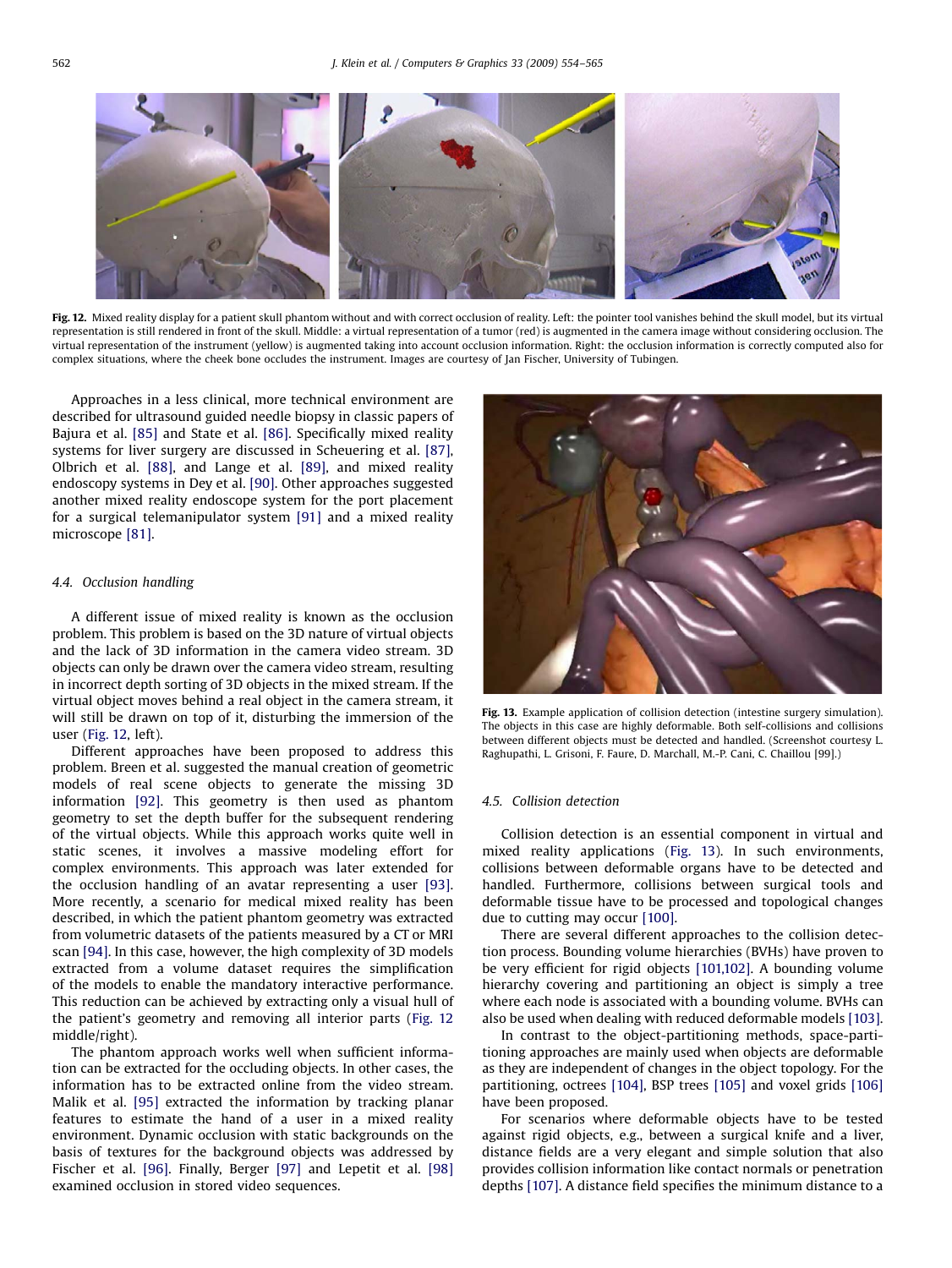<span id="page-9-0"></span>surface for all points in the field. In the literature, different data structures have been proposed for representing distance fields, e.g., octrees, BSP trees, or uniform grids. The problem of uniform grids, the large memory consumption, can be alleviated by a hierarchical data structure called adaptively sampled distance fields [\[108\].](#page-11-0) For the collision detection problem, special attention has to be paid to the continuity between different levels of the tree [\[109\]](#page-11-0).

Stochastic methods are very interesting for time-critical scenarios. They offer the possibility to balance the quality of the collision detection against computation time, e.g., by selecting random pairs of colliding features as a guess of the potentially intersecting regions [\[110\].](#page-11-0) To identify the colliding regions when objects move or deform, temporal as well as spatial coherence can be exploited [\[111\]](#page-11-0). A stochastic approach can be applied to several collision detection problems [\[112\].](#page-11-0)

Hardware-assisted approaches, especially full GPU implementations, have already been utilized for collision detection [\[113\]](#page-11-0) and self-collision detection [\[114\].](#page-11-0)

All mentioned collision detection algorithms provide some solutions for collision detection in medical applications. However, a best-suited approach for all situations does not exist. If collisions between rigid and deformable objects have to be tested, as in the case of intra-operative situations, distance fields may be very useful. In applications where a real-time response is most important, such as training simulations and other virtual reality applications, stochastic approaches or GPU-based implementations could be preferable, which may incur some occasional inaccuracies. If accuracy is of importance, then BVH-based approaches are probably the most suitable choice.

Current challenges in collision detection are

- deformable objects because it is notoriously difficult to find any acceleration data structures that can be updated quickly enough to be of any benefit;
- theoretical results about the average running time of the algorithms which may be very interesting for real-time scenarios;
- stochastic collision detection is still an area that has received very little attention; and
- collision detection on the recent multi-core architectures, such as the cell processor or NVidia's Tesla architecture.

# 5. Conclusions

We have reviewed several algorithms for processing and visualizing medical image data, including scalar, vector and tensor data, with the aim of supporting image-guided surgery and mixed-reality simulations. The challenge when developing such algorithms is to extract relevant information and to present it in perceptible way, preferably at interactive speed. Recent advances in volume rendering techniques, like interactive rendering of perspective projections, GPU-based ray-casting or semantic transfer functions, are able to handle the current sizes of medical data volumes and to present them to the clinician in an intuitive and useful way. However, interactive performance remains a problem.

Upcoming challenges include the visualization of multi-valued data. For example, clinical studies where patients are frequently examined with different medical imaging modalities are an important research area. There, multi-modal visualization techniques are used for merging relevant information. Moreover, vector valued and tensor valued data are gaining importance in the clinical environment.

An example is the diffusion weighted MRI modality for which visualization of glyphs, fiber tracking and clustering are some of the processing techniques considered in this work. As we mentioned, not much information can be extracted directly from the DTI raw data. Therefore, it is very important that image analysis and visualization techniques that help to understand these data are reliable. Furthermore, presenting the DTI data to a user in a comprehensive way where there is a balance between data simplification and clarity of the visualization remains an important issue.

In the context of vessel visualization, current challenges include the generation of geometric models appropriate for blood flow simulations. Latest results indicate that existing vessel visualization techniques may be adapted to produce meshes with sufficient triangle quality [\[115\].](#page-11-0) However, thorough investigations and comparisons with other techniques are necessary to come up with a reliable approach for visualizing vascular structures and simulating blood flow. With the information obtained via simulations, quantities such as wall shear stress which depend on morphologic, functional and dynamic factors may be investigated and visualized.

Finally, bringing the visualization algorithms from the research lab into the clinic and the operation room is not only an engineering task. In a lot of applications physicians or radiologists want to distinguish between healthy and pathology, or evaluate changes on time, in an objective way. Finding good quantitative non-biased ways to evaluate differences, as well as, visualization and navigation tools that help identify these differences is also of major importance for the clinical application of algorithms for medical diagnosis and treatment. Augmented- and mixed-reality methods are still at their inception state and collision detection algorithms must be developed so that no bottlenecks arise when utilizing them in mixed-reality simulations.

#### References

- [1] Wigström L, Ebbers T, Fyrenius A, Karlsson M, Engvall J, Wranne B, et al. Particle trace visualization of intracardiac flow using time-resolved 3D phase contrast MRI. Magnetic Resonance in Medicine 1999;41(4):793–9.
- Basser P, Mattiello J, Bihan DL. MR diffusion tensor spectroscopy and imaging. Biophysical Journal 1994;66:259–67.
- [3] Bartz D. Virtual endoscopy in research and clinical practice. Computer Graphics Forum 2005;24(1):111–26.
- [4] Wolfsberger S, Neubauer A, Bühler K, Wegenkittl R, Czech T, Gentzsch S, et al. Advanced virtual endoscopy for endoscopic transsphenoidal pituitary surgery. Neurosurgery 2006;59(5):1001–9.
- [5] Rezk-Salama C, Keller M, Kohlmann P. High-level user interfaces for transfer function design with semantics. In: Proceedings of IEEE visualization; 2006. p. 1021–8.
- [6] Engel K, Hadwiger M, Kniss J, Rezk-Salama C, Kniss J. Real-time volume graphics. A K Peters, Ltd.; 2006.
- [7] Krüger J, Westermann R. Acceleration techniques for GPU-based volume rendering. In: Proceedings of IEEE visualization; 2003. p. 287–92.
- [8] Stegmaier S, Strengert M, Klein T, Ertl T. A simple and flexible volume rendering framework for graphics-hardware-based raycasting. In: Proceedings of volume graphics 2005; 2005. p. 187–95.
- [9] Scharsach H, Hadwiger M, Neubauer A, Bühler K. Perspective isosurface and direct volume rendering for virtual endoscopy applications. In: Proceedings of Eurovis/IEEE-VGTC symposium on visualization; 2006. p. 315–22.
- [10] Gobbetti E, Marton F, Iglesias Guitián J. A single-pass GPU ray casting framework for interactive out-of-core rendering of massive volumetric datasets. The Visual Computer 2008;24(7–9):797–806.
- [11] Rezk-Salama C, Engel K, Bauer M, Greiner G, Ertl T. Interactive volume rendering on standard PC graphics hardware using multi-textures and multistage rasterization. In: Proceedings of SIGGRAPH/EG workshop on graphics hardware; 2000. p. 109–18.
- [12] Grimm S, Bruckner S, Kanitsar A, Gröller E. Memory efficient acceleration structures and techniques for CPU-based volume raycasting of large data. In: Proceedings of IEEE/SIGGRAPH symposium on volume visualization and graphics; 2004. p. 1–8.
- [13] Pfister H, Hardenbergh J, Knittel J, Lauer H, Seiler L. The VolumePro real-time ray-casting system. In: Proceedings of ACM SIGGRAPH; 1999. p. 251–60.
- [14] Mroz L, Hauser H. RTVR: a flexible java library for interactive volume rendering. In: Proceedings of IEEE visualization; 2001. p. 279–86.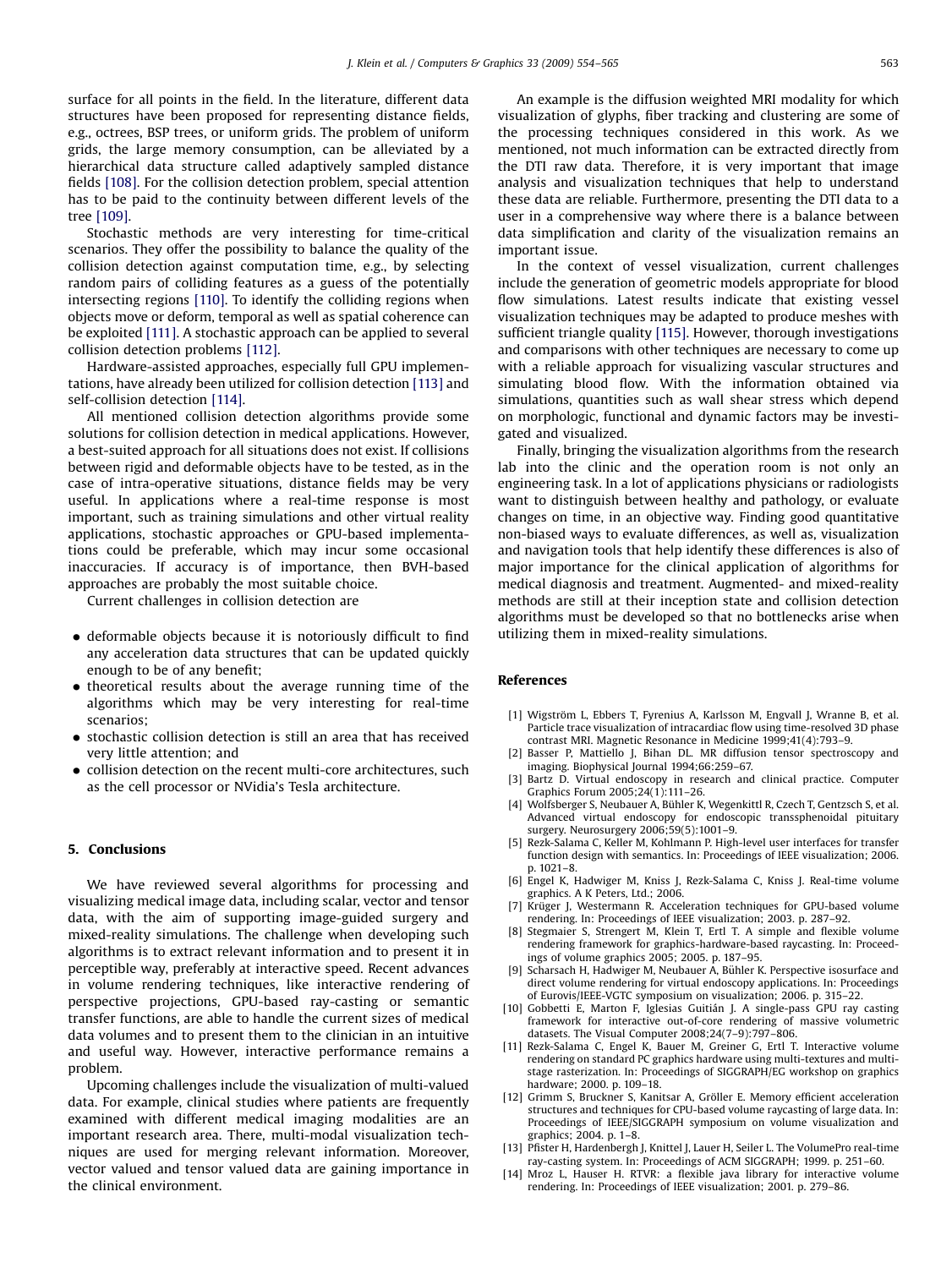- <span id="page-10-0"></span>[15] Neophytou N, Mueller K. GPU accelerated image aligned splatting. In: Proceedings of volume graphics 2005; 2005. p. 197–205.
- [16] Vega-Higuera F, Hastreiter P, Fahlbusch R, Greiner G. High performance volume splatting for visualization of neurovascular data. In: Proceedings of IEEE visualization; 2005. p. 271–8.
- [17] Kniss J, McCormick P, McPherson A, Ahrens J, Painter J, Keahey A, et al. Interactive texture-based volume rendering for large data sets. IEEE Computer Graphics and Applications 2001;21(4):52–61.
- [18] Hadwiger M, Sigg C, Scharsach H, Bühler K, Gross M. Real-time ray-casting and advanced shading of discrete isosurfaces. Computer Graphics Forum 2005;24(3):303–12.
- [19] Ljung P, Winskog C, Persson A, Lundström C, Ynnerman A. Full body virtual autopsies using a state-of-the-art volume rendering pipeline. In: Proceedings of IEEE visualization; 2006. p. 869–76.
- [20] Röttger S, Guthe S, Weiskopf D, Ertl T, Strasser W. Smart hardwareaccelerated volume rendering. In: Proceedings of VisSym 2003; 2003. p. 231–8.
- [21] Neubauer A, Wolfsberger S, Forster M-T, Mroz L, Wegenkittl R, Bühler K. Advanced virtual endoscopic pituitary surgery. IEEE Transactions on Visualization and Computer Graphics 2005;11(5):497–507.
- [22] Kniss J, Kindlmann G, Hansen C. Interactive volume rendering using multidimensional transfer functions and direct manipulation widgets. In: Proceedings of IEEE visualization; 2001. p. 255–62.
- [23] Kniss J, Premoze S, Ikits M, Lefohn A, Hansen C, Praun E. Gaussian transfer functions for multi-field volume visualization. In: Proceedings of IEEE visualization; 2003. p. 497–504.
- [24] Rautek P, Bruckner S, Gröller ME. Semantic layers for illustrative volume rendering. In: Proceedings of IEEE visualization; 2007. p. 1336–43.
- [25] Lundström C, Ljung P, Persson A, Ynnerman A. Uncertainty visualization in medical volume rendering using probabilistic animation. In: Proceedings of IEEE visualization; 2007. p. 1648–55.
- [26] Johnson CR, Moorhead R, Munzner T, Pfister H, Rheingans P, Yoo TS. NIH-NSF visualization research challenges report. Los Alamitos, CA, USA: IEEE Press; 2006.
- [27] Hadwiger M, Berger C, Hauser H. High-quality two-level volume rendering of segmented data sets on consumer graphics hardware. In: Proceedings of IEEE visualization; 2003. p. 301–8.
- [28] Beyer J, Hadwiger M, Wolfsberger S, Bühler K. High-quality multimodal volume rendering for preoperative planning of neurosurgical interventions. In: Proceedings of IEEE visualization; 2007. p. 1696–703.
- [29] Kniss J, Van Uitert R, Stephens A, Li G-S, Tasdizen T, Hansen C. Statistically quantitative volume visualization. In: Proceedings of IEEE visualization; 2005. p. 287–94.
- [30] Rezk-Salama C, Kolb A. Opacity peeling for direct volume rendering. Computer Graphics Forum 2006:597–606.
- [31] Horsfield M, Jones D. Applications of diffusion-weighted and diffusion tensor MRI to white matter diseases—a review. Nuclear Magnetic Resonance in Biomedicine 2002;15(7–8):570–7.
- [32] Sundgren P, Dong Q, Gomez-Hassan D, Mukherji S, Maly P, Welsh R. Diffusion tensor imaging of the brain: review of clinical applications. Neuroradiology 2004;46(5):339–50.
- [33] Peeters T, Vilanova A, Strijkers G, Haar Romeny Bt. Visualization of the fibrous structure of the heart. In: Proceedings of vision modeling and visualization; 2006. p. 309–17.
- [34] Pul C, Buijs J, Vilanova A, Roos F, Wijn P. Fiber tracking in newborns with perinatal hypoxic-ischemia at birth and at 3 months. Radiology 2006; 240(1):203–14.
- [35] Basser P, Pierpaoli C. Microstructural features measured using diffusion tensor imaging. Journal of Magnetic Resonance 1996:209–19.
- [36] Kindlmann G, Weinstein D, Hart D. Strategies for direct volume rendering of diffusion tensor fields. IEEE Transactions on Visualization and Computer Graphics 2000;6(2):124–38.
- [37] Kindlmann G. Superquadric tensor glyphs. In: Data visualization (Proceedings of Eurographics/IEEE symposium on visualization); 2004. p. 147–54.
- [38] Kindlmann G, Westin C-F. Diffusion tensor visualization with glyph packing. IEEE Transactions on Visualization and Computer Graphics 2006;12(5): 1329–36.
- [39] Basser P, Pajevic S, Pierpaoli C, Duda J, Aldroubi A. In vivo fiber tractography using DT-MRI data. Magnetic Resonance in Medicine 2000;44(4):625–32.
- [40] Mori S, Zijl Pv. Fiber tracking: principles and strategies-a technical review. Nuclear Magnetic Resonance in Biomedicine 2002;15(7–8):468–80.
- [41] Weinstein D, Kindlmann G, Lundberg E. Tensorlines: advection–diffusion based propagation through diffusion tensor fields. In: Proceedings of IEEE visualization; 1999. p. 249–53.
- [42] Zhang S, Demiralp C, Laidlaw D. Visualizing diffusion tensor MR images using streamtubes and streamsurfaces. IEEE Transactions on Visualization and Computer Graphics 2003;9(4):454–62.
- [43] Vilanova A, Berenschot G, Pul Cv. DTI visualization with streamsurfaces and evenly-spaced volume seeding. In: Data visualization (Proceedings of Eurographics/IEEE symposium on visualization), Eurographics Association; 2004. p. 173–82.
- [44] Brun A, Björnemo M, Kikinis R, Westin C-F. White matter tractography using sequential importance sampling. In: Proceeding of ISMRM; 2002. p. 1131.
- [45] Lua Y, Aldroubib A, Gorea JC, Andersona A, Dinga Z. Improved fiber tractography with Bayesian tensor regularization. NeuroImage 2006;31(3): 1061–74.
- [46] Friman O, Farneback G, Westin C-F. A Bayesian approach for stochastic white matter tractography. IEEE Transactions on Medical Imaging 2006;25(8): 965–78.
- [47] Brun A, Knutsson H, Park HJ, Shenton ME, Westin C-F. Clustering fiber tracts using normalized cuts. In: Proceedings of medical image computing and computer-assisted intervention (MICCAI); 2004. p. 368–75.
- [48] Klein J, Bittihn P, Ledochowitsch P, Hahn HK, Konrad O, Rexilius J, Peitgen H-O. Grid-based spectral fiber clustering. In: Proceedings of SPIE medical imaging, vol. 6509, 2007. p. 65091E-1–65091E-10.
- [49] Moberts B, Vilanova A, van Wijk J. Evaluation of fiber clustering methods for diffusion tensor imaging. In: Proceedings of IEEE visualization; 2005. p. 65–72.
- [50] Ritter F, Hansen C, Dicken V, Konrad O, Preim B, Peitgen H-O. Real-time illustration of vascular structures. In: Proceedings of IEEE visualization, vol. 12(5), 2006. p. 877–84.
- [51] Tomandl BF, Köstner NC, Schempershofe M, Huk WJ, Strauss C, Anker L, et al. CT angiography of intracranial aneurysms: a focus on postprocessing. Radiographics 2004;24(3):637–55.
- [52] Glaßer S, Oeltze S, Hennemuth A, Kubisch C, Mahnken A, Wilhelmsen S, Preim B. Automatic transfer function specification for visual emphasis of coronary artery plaque. Technical Report no. FIN-006-2009, Otto-von-Guericke University, Magdeburg [\(http://www.cs.uni-magdeburg.de/fin\\_media/](http://www.cs.uni-magdeburg.de/fin_media/downloads/forschung/preprints/2009/TechReport06.pdf) [downloads/forschung/preprints/2009/TechReport06.pdf](http://www.cs.uni-magdeburg.de/fin_media/downloads/forschung/preprints/2009/TechReport06.pdf)).
- [53] Boskamp T, Hahn H, Hindennach M, Zidowitz S, Oeltze S, Preim B, et al. Geometrical and structural analysis of vessel systems in 3D medical image
- datasets. Medical Imaging Systems Technology 2005;5:1–60. [54] Masutani Y, Masamune K, Dohi T. Region-growing-based feature extraction algorithm for tree-like objects. Visualization in Biomedical Computing 1996;1131:161–71.
- [55] Hahn HK, Preim B, Selle D, Peitgen H-O. Visualization and interaction techniques for the exploration of vascular structures. In: Proceedings of IEEE visualization; 2001. p. 395–402.
- [56] Ehricke H, Donner K, Killer W, Straßer W. Visualization of vasculature from volume data. Computers and Graphics 1994;18(3):395–406.
- [57] Felkel P, Wegenkittl R, Bühler K. Surface models of tube trees. In: Computer graphics international; 2004. p. 70–7.
- [58] Bloomenthal J, Shoemake K. Convolution surfaces. In: Proceedings of ACM SIGGRAPH; 1991. p. 251–6.
- [59] Oeltze S, Preim B. Visualization of vascular structures with convolution surfaces: method, validation and evaluation. IEEE Transactions on Medical Imaging 2005;25(4):540–9.
- [60] Bühler K, Felkel P, Cruz AL. Geometric methods for vessel visualization and quantification—a survey. In: Brunnet G, Hamann B, Müller H, editors. Geometric modeling for scientific visualization. Berlin: Springer; 2004. p. 399–420.
- [61] Preim B, Bartz D. Visualization in medicine—theory, algorithms, and applications. Burlington: Morgan Kaufmann; 2007.
- [62] Maintz J, Viergever M. A survey of medical image registration. Medical Image Analysis 1998;2(1):1–36.
- [63] Kettenbach J, Kacher D, Koskinen S, Silverman S, Nabavi A, Gering D, et al. Interventional and intraoperative magnetic resonance imaging. Annual Review of Biomedical Engineering 2000;2:661–90.
- [64] Nimsky C, Ganslandt O, von Keller B, Fahlbusch R. Preliminary experience in glioma surgery with intraoperative high-field MRI. Acta Neurochirurgica 2003;88:21–9.
- [65] Sauer F, Khamene A, Bascle B, Schimmang L, Wenzel F, Vogt S. Augmented reality visualization of ultrasound images: system description, calibration, and feature. In: Proceedings of IEEE and ACM international workshop on augmented reality; 2001. p. 30.
- [66] Lange T, Eulenstein S, Hünerbein M, Schlag P. Vessel-based non-rigid registration of MR/CT and 3D ultrasound for navigation in liver surgery. Computer Aided Surgery 2002;8(5):228–40.
- [67] Khamene A, Vogt S, Azar F, Sielhorst T, Sauer F, Niemann H. Local 3D reconstruction and augmented reality visualization of free-hand ultrasound for needle biopsy procedures. In: Proceedings of medical image computing and computer-assisted intervention (MICCAI), Lecture notes in computer science; 2003. p. 344–55.
- [68] Lindner D, Trantakis C, Arnold S, Schmitgen A, Schneider J, Meixensberger J. Neuronavigation based on intraoperative 3D-ultrasound during tumor resection. In: Proceedings of computer assisted radiology and surgery; 2005. p. 815–20.
- [69] Navab N, Bani-Hashemi A, Mitschke M. Merging visible and invisible: two camera-augmented mobile C-arm (CAMC) applications. In: Proceedings of IEEE and ACM international workshop on augmented reality; 1999. p. 134–41.
- [70] Binstadt E, Walls R, White B, Nadel E, Takayesu J, Barker T, et al. A comprehensive medical simulation education curriculum for emergency medicine residents. Annals of Emergency Medicine 2007;49(4):495–504.
- [71] Birkfellner W, Figl M, Huber K, Watzinger F, Wanschitz F, Hanel R, et al. The varioscope AR—a head-mounted operating microscope for augmented reality. In: Proceedings of medical image computing and computer-assisted intervention (MICCAI), Lecture notes in computer science; 2000. p. 869–77.
- [72] Vogt S, Khamene A, Sauer F, Keil A, Niemann H. Single camera tracking of marker clusters: multiparameter cluster optimization and experimental verification. In: Proceedings of IEEE and ACM international symposium on mixed and augmented reality; 2002. p. 127–36.